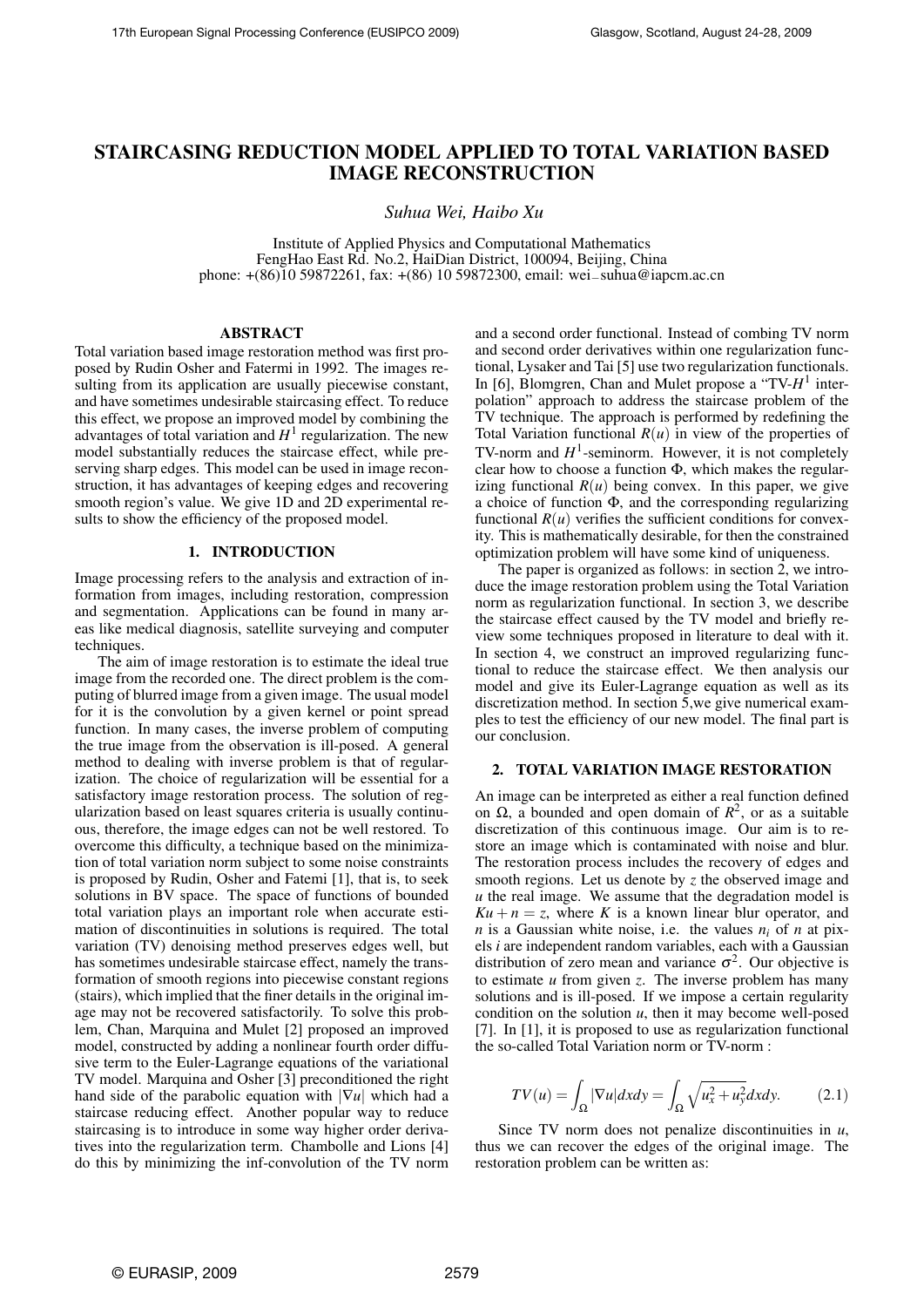$$
\min_{u} \int_{\Omega} |\nabla u| dxdy,\tag{2.2a}
$$

subject to  $\|Ku - z\|_{L^2}^2 = |\Omega| \sigma^2$  $(2.2b)$ 

Using known techniques, the solution of problem (2.2) can be achieved by solving the equivalent unconstrained problem:

$$
\min_{u} \int_{\Omega} (\alpha |\nabla u| + \frac{1}{2} (Ku - z)^2) dx dy.
$$
 (2.3)

where  $\alpha$  represents the tradeoff between smoothness and fidelity to the original data. Assuming homogeneous Neumann boundary conditions, the Euler-Lagrange equation of (2.3) is:

$$
0 = -\alpha \nabla \cdot \left(\frac{\nabla u}{|\nabla u|}\right) + K^*(Ku - z). \tag{2.4}
$$

The above equation (2.4) is not well defined at locations where  $|\nabla u| = 0$ , due to the presence of the term  $1/|\nabla u|$ . The common method to overcome this technical difficulty is to slightly perturb the total variation functional to become:

$$
\int_{\Omega} \sqrt{|\nabla u|^2 + \beta} dx dy,
$$

where  $\beta$  is a small positive number.

In [9] it is shown that the solutions of the perturbed problems

$$
\min_{u} \int_{\Omega} (\alpha \sqrt{|\nabla u|^2 + \beta} + \frac{1}{2} (Ku - z)^2) dx dy \tag{2.5}
$$

converge to the solutions of (2.3) when  $\beta \rightarrow 0$ . The Euler-Lagrange equation of (2.5) is

$$
0 = -\alpha \nabla \cdot \left(\frac{\nabla u}{\sqrt{|\nabla u|^2 + \beta}}\right) + K^*(Ku - z),\tag{2.6}
$$

with homogeneous Neumann boundary conditions.

#### 3. THE STAIRCASE EFFECT

The image restoration model based on total variation regularization tends to yield piecewise constant images. This is 'staircasing effect'. Smooth regions in original image are recovered as piecewise smooth regions. In order to overcome this difficulty, some works focus on introducing higher order derivatives into the regularization term. Some starts from the parabolic equation and reform the right hand side of the equation to get reduced effect of staircasing. A popular approach to reducing staircasing is to combine the ability of TV denoising to preserve edges with the ability of  $H^1$  to preserve smooth regions. Blomgren, Chan and Mulet [6] proposed to use as regularizing functionals the interpolation of TV-norm and  $H^1$ -seminorm, because staircase effect is partly due to the fact that the TV-norm is not biased against discontinuous nor continuous functions. On the other hand, the functional

$$
H^{1}(u) = \int_{\Omega} |\nabla u|^{2} dxdy,
$$

has a strong bias against discontinuous functions. Consider functionals of the type:

 $R(u) = \int_{\Omega} |\nabla u|^p dxdy,$  (3.1)

where  $p \in [1,2]$ . TV-norm and  $H^1$  functionals can be obtained by Eq.  $(3.1)$  with  $p = 1, 2$ , respectively. In [6], numerical evidence show that sharp edges are obtained for  $p = 1, 1.1$ , and the staircase effect does exist. With the increasing of *p*, for instance  $p = 1.5, 2$ , those sharp edges are smeared, but the staircase effect is alleviated. In view of these results, the criterion of constructing regularization functionals should be that obtain TV behavior at sharp gradients (edges) and  $H^1$  behavior away from edges. The approach which is proposed by Blomgren, Chan and Mulet is to consider regularizing functionals of the type:

$$
R(u) = \int_{\Omega} \Phi(|\nabla u|) dxdy,
$$
 (3.2)

 $\Phi(|\nabla u|)$  could be a "convex combination" of *x* and  $x^2$ , with variable weight  $\alpha(x) \in [0,1]$ :

$$
\Phi(x) = \alpha(x)x + (1 - \alpha(x))x^2,
$$

with  $\alpha(x) \to 1$  when  $x \to \infty$  and  $\alpha(x) \to 0$  when  $x \to 0$ . That is, at edges where  $|\nabla u|$  is very large,  $\Phi(x)$  is close to *x*, the result of using functional  $R(u)$  is approximately equal to that of TV-norm. At smoother region where |∇*u*| is very small,  $\Phi(x)$  is close to  $x^2$ , the result of using functional  $R(u)$  is approximately equal to that of  $H^1$ -seminorm.

#### 4. A CONVEX REGULARIZING FUNCTIONAL FOR STAIRCASE REDUCTION

As stated in section 3, we consider regularizing functional *R*(*u*),

$$
R(u) = \int_{\Omega} \Phi(|\nabla u|) dxdy,
$$
  

$$
\Phi(x) = \alpha(x)x + (1 - \alpha(x))x^2
$$
 (4.1)

where  $\alpha(x) = \frac{x}{1+x}$ , which satisfies  $\alpha(x) \rightarrow 1$  when  $x \rightarrow \infty$  and  $\alpha(x) \rightarrow 0$  when  $x \rightarrow 0$ . Thus we get regularizing functional

$$
R(u) = \int_{\Omega} \frac{2|\nabla u|^2}{1 + |\nabla u|} dx dy
$$
 (4.2)

Therefore, the new model for total variation denoising is

$$
\min \alpha \int_{\Omega} \frac{2|\nabla u|^2}{1+|\nabla u|} + \frac{1}{2} \|Ku - z\|_{L^2}^2 \tag{4.3}
$$

The Euler-Lagrange equation of (4.3) is

$$
0 = -\nabla \cdot \left(\frac{2 + |\nabla u|}{(1 + |\nabla u|)^2} \nabla u\right) + \lambda K^*(Ku - z) \tag{4.4}
$$

We calculate the derivatives of functional *R*(*u*),

$$
R'(u) = -\nabla \cdot \left(\frac{\Phi'(|\nabla u|)}{|\nabla u|}\nabla u\right) \tag{4.5}
$$

$$
R''(u)v = -\nabla \cdot \left(\frac{\Phi'(|\nabla u|)}{|\nabla u|}(\nabla v - \frac{(\nabla u, \nabla v)}{|\nabla u|^2}\nabla u\right)
$$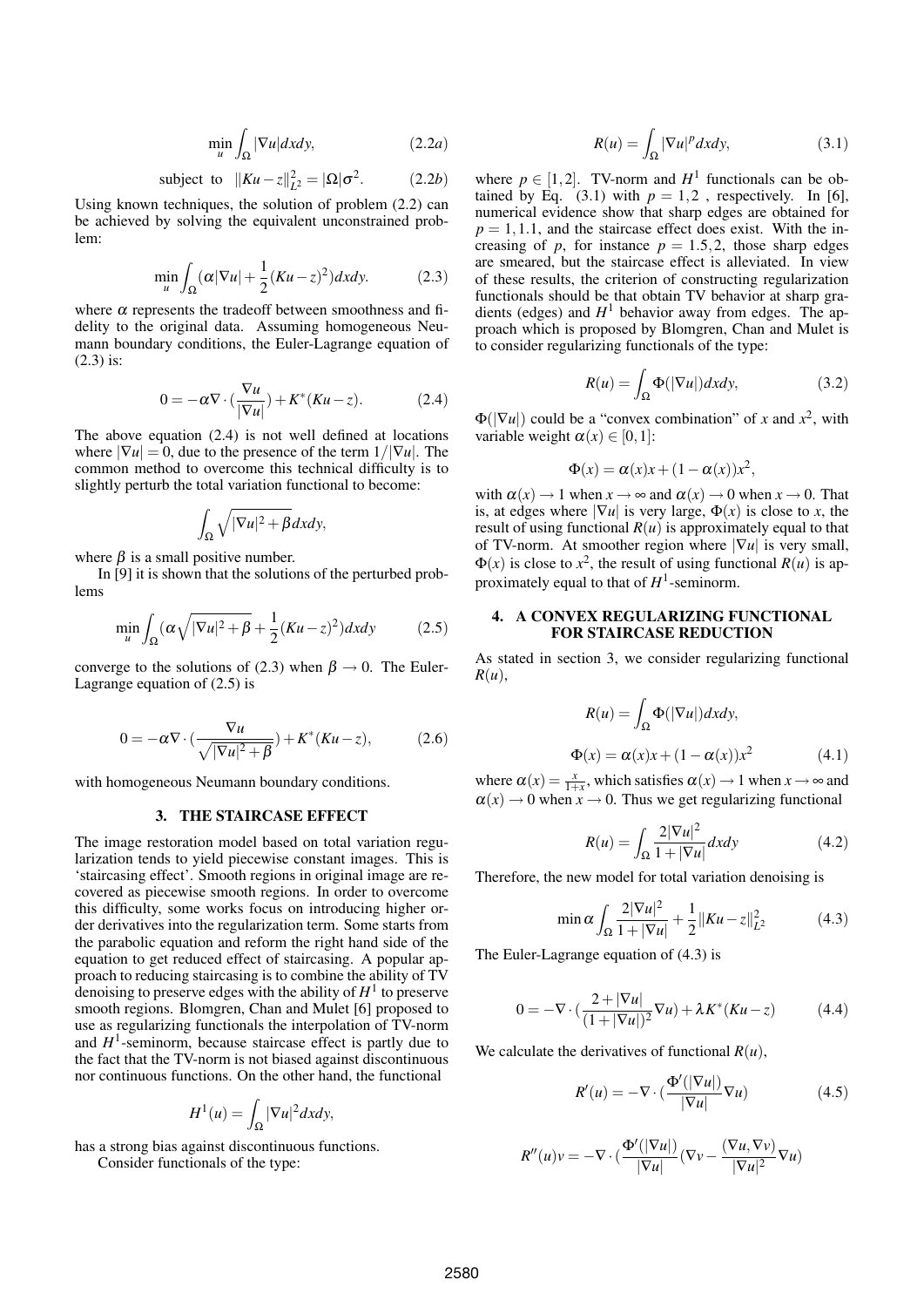$$
+\Phi''(|\nabla u|)\frac{(\nabla u,\nabla v)}{|\nabla u|^2}\nabla u).
$$
\n(4.6)

From (4.6) we deduce that:

$$
(R''(u)v,v) = \int_{\Omega} \left(\frac{\Phi'(|\nabla u|)}{|\nabla u|}(|\nabla v|^2 - \frac{(\nabla u, \nabla v)^2}{|\nabla u|^2}\right)
$$

$$
+ \Phi''(|\nabla u|) \frac{(\nabla u, \nabla v)^2}{|\nabla u|^2}\right) dxdy.
$$
(4.7)

The Cauchy-Schwartz inequality implies that

$$
|\nabla v|^2 - \frac{(\nabla u, \nabla v)^2}{|\nabla u|^2} \ge 0,
$$

therefore  $\Phi'(x) \ge 0$  and  $\Phi''(x) \ge 0$ ,  $x \ge 0$ , that is,  $\Phi$  is an increasing convex function in  $[0, \infty)$ , are sufficient conditions for the functional  $R$  of (4.2) being convex. It's easy to get the expression of  $\Phi'(x)$  and  $\Phi''(x)$ :

$$
\Phi'(x) = \frac{x(x+2)}{(1+x)^2}
$$

$$
\Phi''(x) = \frac{2}{(1+x)^3}
$$

Obviously,  $\Phi'(x) \ge 0$ ,  $\Phi''(x) > 0$  when  $x \ge 0$ . Therefore, the functional  $R$  of (4.2) is convex.

There are many methods to solve Euler-Lagrange equation (4.4). L. Rudin, S. Orsher and E. Fatemi [1] use a time marching scheme to reach a steady state of a parabolic equation; C. Vogel and M. Oman [8] propose the fixed point iteration method, which results in the lagged diffusivity fixed point algorithm. Chan and Mulet [9] give the convergence of the lagged diffusivity fixed point method. Considering the presence of highly nonlinear and non-differentiable term in Euler-Lagrange equation, Chan, Golub and Mulet proposed a nonlinear primal-dual method [10], Chan and Chen [11] intrduced the nonlinear multigrid method. Further works about fast total variation minimization method and algorithm can be seen in literature [12, 13]. In our computation, we referenced Vogel and Oman's fast, robust total variation-based image reconstruction method [14]. To solve Euler-Lagrange equation (4.4), fixed point iteration technique is adopted:

 $u^0 = z$ , solve for  $u^{k+1}$ :

$$
-\nabla \cdot \left(\frac{2+|\nabla u^k|}{(1+|\nabla u^k|)^2}\nabla u^{k+1}\right) + \lambda K^*(K u^{k+1} - z) = 0. \quad (4.8)
$$

The new model (4.3) has some advantages: First, because of the convexity of the regularizing functional  $R(u)$ , the solution to problem (4.3) has some kind of uniqueness. Second, our model has no non-differentiable locations. It is not necessary to do numerical regularization, namely, to replace the essary to ao numerical regularization, namely, to replace the<br>term  $|\nabla u|$  by  $\sqrt{|\nabla u|^2 + \beta}$  for a small enough positive artificial parameter  $\beta$ . Third, the new model can efficiently reduce the staircase effect in smooth regions while keep sharp edges behaving like total variation based image restoration model.

## 5. NUMERICAL EXAMPLES

In this section,we perform numerical experiments in 1D and 2D images. In the first experiment, we use a synthetic 1D image which includes piecewise constant, piecewise linear and piecewise parabolic regions. The original image, shown in Figure 1, is added random noise and blurred by Gaussian kernel. The kernel is defined as

$$
g(x) = \frac{1}{\sqrt{2\pi}\sigma}e^{\frac{-x^2}{2\sigma^2}}.
$$

31 points of the discrete kernel with  $\sigma = 4.5$  is used to get the contaminated image Figure 2. From Figure 3 to Figure 5 we give three kinds of restoration of the corrupted image. Restoration by total variation regularization is shown in Figure 3, restoration by BCM (Blomgren, Chan and Mulet) model [6] in Figure 4 and our proposed model in Figure 5. We observe that in Figure 5 the staircase effect of smooth regions is improved and edges are correctly reserved. Figure 4 has better staircasing reduction in some region, but worse edge location retaining and the 'Gibbs' phenomenon exists. To evaluate the quality of restored images, we calculated signal to noise ratio (SNR) for each image. The SNR values of images in Figure 4 and Figure 5 are 14.5dB and 15.5dB respectively. Before restoration, the image SNR is 11.8dB. We can see that the reconstructed image with proposed model has better SNR value. In the computation, we found that the staircase effect depends on the choice of regularizing parameter  $\lambda$  in (4.8), therefore, we use the same value ( $\lambda = 0.005$ ) when doing comparison.

In the second experiment, we perform 2D image restoration with different staircasing reduction models. The original image is created by a two values function, 1 inside and 18 outside ( Figure 6). We contaminate the image with random noise and Gaussian kernel ( Figure 7). The kernel takes the value of  $\sigma = 4.5$ . We discretize the gaussian function by step size  $h = 0.02$  both in *x* and *y* directions. Similar to the 1D case, we use 31 by 31 points to blur the original image. In Figure 8, the noisy and blurred image is restored using TV technique. Figure 9 and Figure 10 are reconstructed images using BCM model and our model respectively. We can see that both TV and BCM model have problems on recovering curve edges. The resulted edges do not look so smooth as it should be. This is suffering from the staircasing effect. Using our model curve edges can be better recovered. Notice also that how the adjoint parts of the two edge circles are recovered. Our model retains corner better than BCM model does. BCM model uses a third order polynomial interpolating between 0 and *sgmax*. *gmax* is the maximum reliable gradient on the discrete grid and  $0 < s \leq 1$ . The recovered image is sensitive to the choice of *s*. We have tried different *s*, Figure 9 gives best image recovery among all other images we have obtained by BCM model. The SNR values corresponding to images from Figure 8 to Figure 10 are, respectively, 13.7dB, 14.4dB and 14.1dB. The contaminated image SNR value is 4.2dB. For the 2D image our model has very close SNR value improvement with BCM model, but the advantage of curve edge recovery is obvious. In Figure 11 we plot three cross lines which respectively correspond to the original, the blurred and the restored images. We can observe that the proposed model is efficient in recovering image edges and pixel values. In application fields, it's necessary for both pixel values and edge locations be recovered.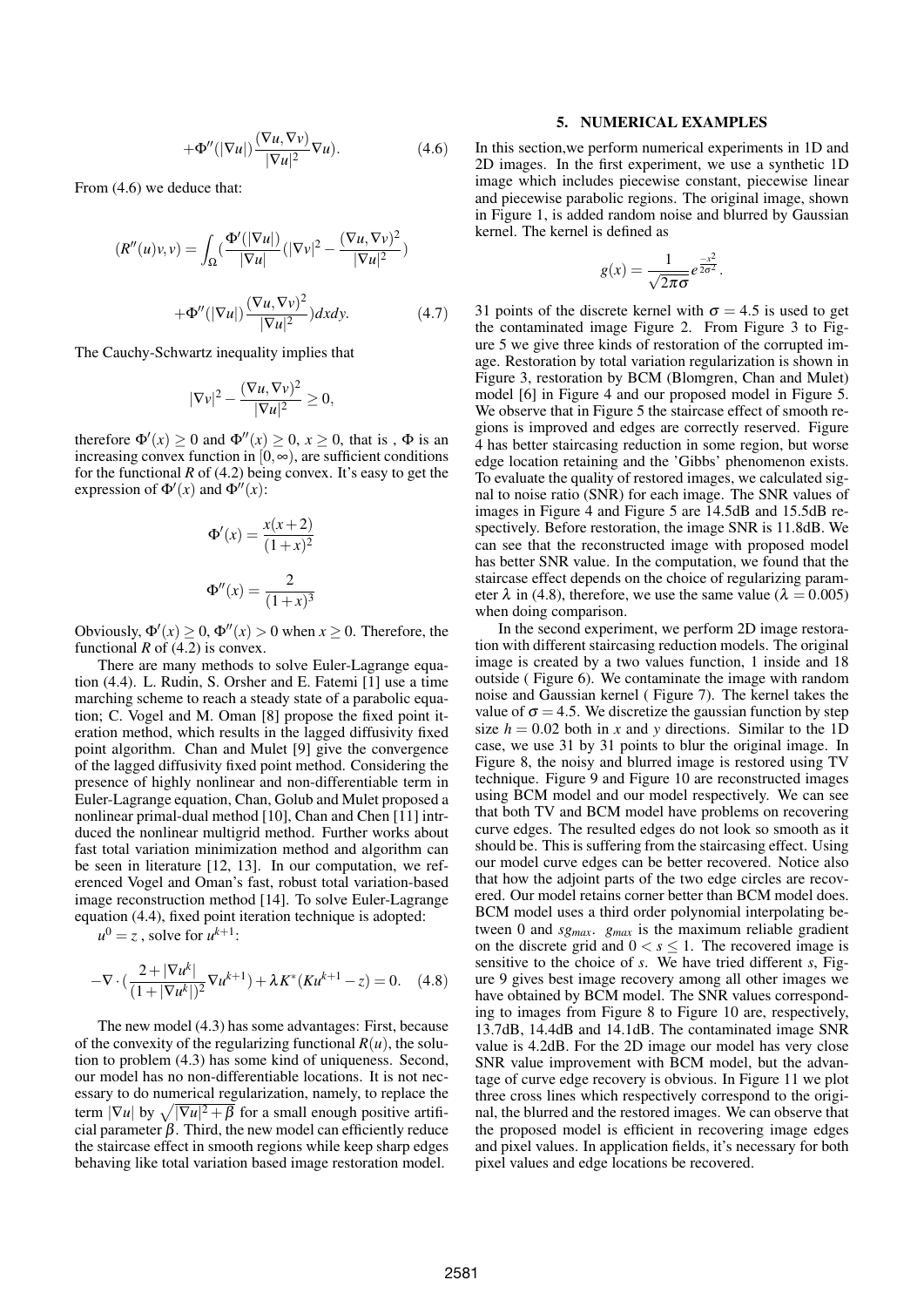





Figure 2: Noisy and blurred image.



Figure 3: Total Variation restoration.



Figure 4: BCM model restoration. Dotted line is reconstructed image, solid line is original image



Figure 5: Our proposed model restoration. Dotted line is reconstructed image, solid line is original image



Figure 6: Original image with value 1 inside and 18 outside.



Figure 7: Blurred image with random noise and gaussian kernel.



Figure 8: Restored image by Total Variation regularization.



Figure 9: Restored image by BCM model.